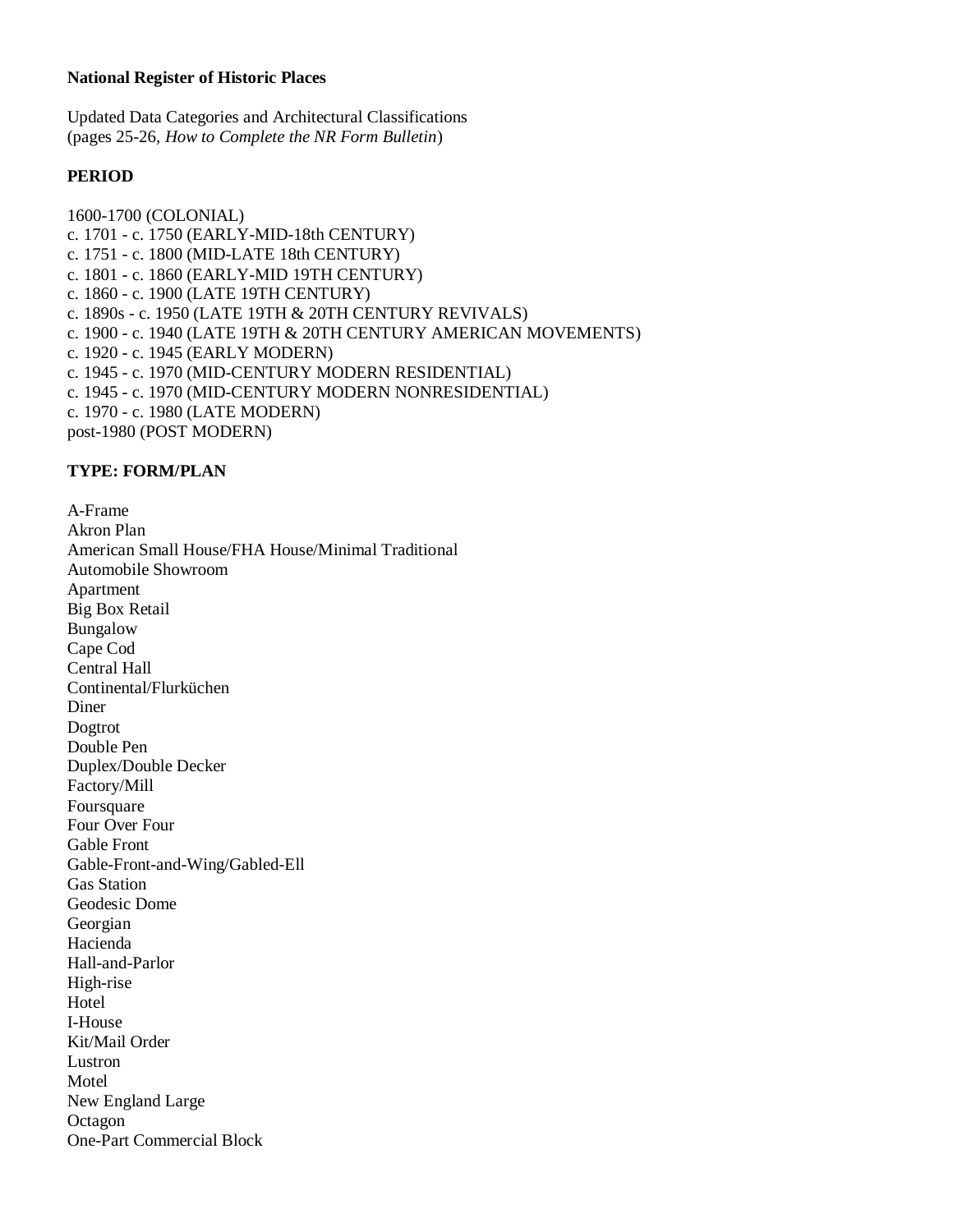Updated Data Categories and Architectural Classifications Page 2 of 3

Palladian/Five Part Prefabricated/Modular Pyramid Roof Quonset Hut Raised Cottage Ranch House Roadside/Programmatic Row House Saddlebag Saltbox Shopping Center/Strip Mall Shotgun Side Hallway Single Pen **Skyscraper** Split Foyer/Split Level Stack House Stadium Suburban Office Park/Complex T-Plan/Cruciform Town House Triple Decker Two-Part Commercial Block Warehouse **OTHER** 

## **STYLE/OTHER TERMINOLOGY**

Adamesque Art Deco Art Nouveau Beaux Arts Brutalism Carpenter Gothic Chateauesque Classical Revival; Neo Classical Colonial Revival; Georgian Revival Commercial Style; Chicago Style Corporate Postmodernism Craftsman; Western Stick Deconstructivism Dutch Colonial Revival Dutch Colonial, Flemish Colonial Early Classical, Federal, Jeffersonian Classicism; Roman Republican; Roman Revival; Roman Villa; Monumental Classicism; Regency Eclectic Period Revival English Colonial, Georgian Oriental Revival, Moorish Revival, Egyptian Revival Folk Victorian French Colonial French Renaissance Revival Georgian Cottage